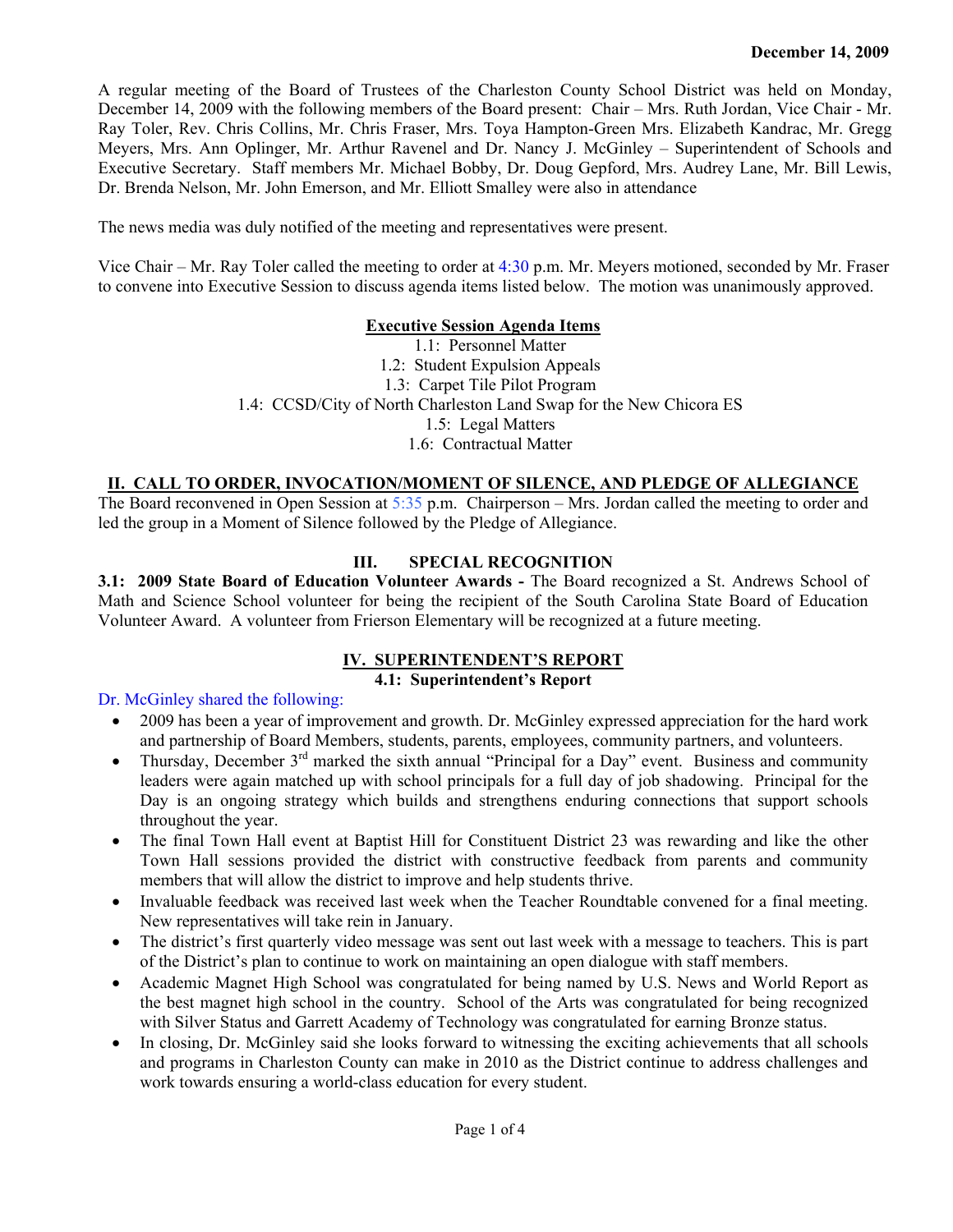# **V. VISITORS, PUBLIC COMMUNICATIONS**

**5.1: Visitors, Public Communications**  No visitors addressed the Board at this meeting.

## **XI. APPROVAL OF MINUTES/EXECUTIVE SESSION AGENDA ITEM**

### **6.1: Open and Executive Session Minutes of November 23, 2009**

Mr. Collins motioned, seconded by Mr. Fraser approval of the Open and Executive Session minutes of November 23, 2009. The motion was approved 9-0.

#### **6.2: Motions of Executive Session of December 14 2009**

The Board approved the following motions that were made in Executive Session on December 14, 2009:

1.1: Personnel Matter – The Board discussed a Personnel Matter in Executive Session. No action was taken.

#### **1.2: Student Expulsion Appeals**

- A. The Board approved a motion to overturn the Moultrie Constituent Board's decision for a Cario Middle School student as follows: 1) permit the student to enroll in a Virtual School, 2) prohibit the student from entering Cario Middle School or any CCSD school property for the remainder of the 2009-2010 school year. 3) In addition, student must successfully complete a CCSD approved drug program and must apply to his home school for admittance next school year. The motion was approved 9-0.
- B. The Board agreed to hear two student appeals on Monday, December 21, 2009.

**1.3: Carpet Tile Pilot Program** – The Board approved a pilot program to install carpet tiles in the academic classrooms at Mount Pleasant Academy to test and evaluate CCSD migrating to using carpet tiles in elementary classrooms in any future elementary school in the next building program. The cost to the district is \$70,000.00. The funding source is Capital Funds. The motion was approved 8-1 (Kandrac opposed).

**1.4: CCSD/City of North Charleston Land Swap for the New Chicora Elementary School**– The Board approved the district entering into a formal agreement with the City of North Charleston to transfer the current Chicora campus for land that the city currently owns and will purchase to build the new Chicora Elementary School adjacent to the Military Magnet Academy campus. The motion was approved 9-0.

**1.5: Legal Matters** – The Board approved a proposed Financial Settlement Template. The motion was approved 9-0.

**1.6: Contractual Matter –** The Board approved a recommendation authorizing the Superintendent to approve contracts negotiated with ADC, Collins Engineering and Davis and Floyd to perform the seismic analyses of 6-District 20 schools. The cost to the district is \$998,463.00. The funding source is Capital Funds. The motion was approved 9-0.

### **6.3: Financial Minutes of November 23, 2009**

Mr. Meyers motioned, seconded by Mr. Toler approval of the financial minutes of November 23, 2009. The motion was approved 9-0.

### $\mathbf{a}$ **VII: MANAGEMENT REPORT**

## **7.1: FY 2008-2009 Financial Audit**

Mr. Bruce Illsley, a CPA with Greene Finney and Horton presented findings from the independent audit that was conducted by his firm. The district received an "Unqualified Opinion". Mr. Illsley and Dr. McGinley commended Mr. Bobby and the Finance Staff on the outcome of the audit.

### **7.2: CCSD Property Management Update**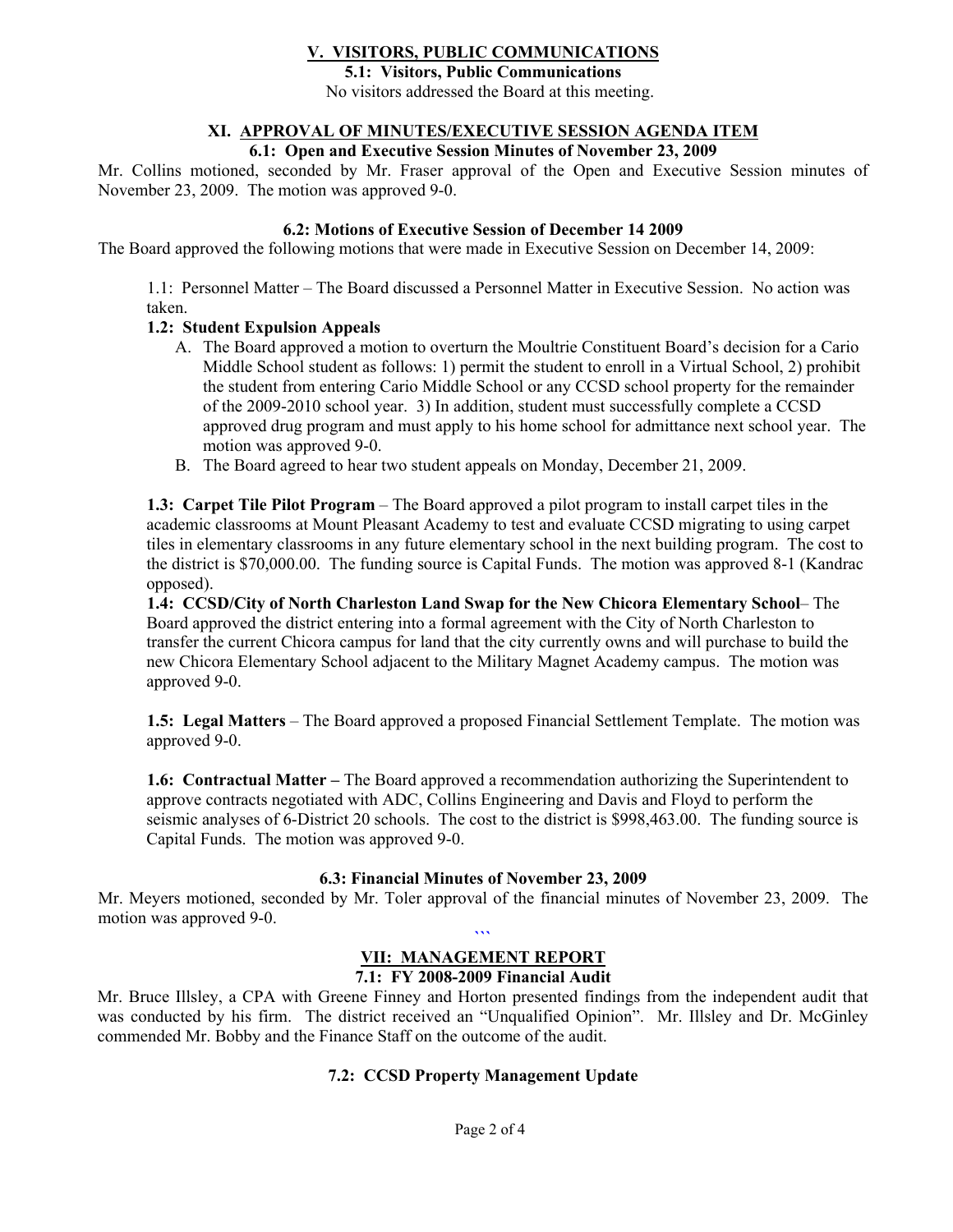Mr. Troy Williams announced that the CCSD Property Management Update has been posted on the district's website.

## **IX**. **POTENTIAL CONSENT AGENDA ITEMS**

**9.1: Approval of SRO Memorandums of Understanding** – *After approval of the SRO Memorandums of Understanding on November 23, 2009, the Board requested the item be re-visited by the Board on December 14, 2009.* 

Mr. Collins led the discussion on Memorandums of Understanding for School Resource Officers. He expressed concerns about how SROs at various campuses handle things differently. Mr. Emerson informed the Board that the memorandum requested by the Board at the November 23, 2009 meeting regarding School Resource Officer Responsibilities is included in the agenda packet. Mr. Collins suggested the memo be revised to include SC Statute 63-19-810. He said SROs should follow the law as it relates to releasing students to the custody of their parents, unless the situation involves violence. No action was taken.

**9.2: Board Policies – 2nd Reading – JICG – Tobacco Free Schools and ILD – Education Surveys and Research –** *A recommendation to approve the 2nd reading of Board Policies listed above.* 

Mrs. Oplinger motioned, seconded by Mr. Meyers approval of the recommendation to approve the second reading of Board Policies ICG – Tobacco Free Schools and ILD – Education Surveys and Research. The motion was approved 9-0.

**9.3: Board Policies – 1st Reading** *–* A)BBA – School Board Powers and Duties & B) Literacy Requirements and Intervention Policy*. A recommendation to approve the 1st reading of Board Policies listed above.* 

A. BBA – School Board Powers and Duties: Mr. Meyers responded to Mrs. Kandrac concerns with the Superintendent being informed of Board member school visits. Mr. Meyers said it addressed things that happened in the past. I.e., Individual board members gave directives to staff. Therefore, the Superintendent should be informed. The Board's role is to set and enforce rules. After further discussion, Chairperson Jordan suggested the word "promptly" be removed from the policy. Mr. Collins and Mr. Ravenel agreed with staff making a courtesy call notifying the Superintendent of Board member school visits. Mrs. Oplinger motioned, seconded by Mr. Fraser approval of the first reading of Board policy BBA – School Board Powers and Duties. The motion was approved 8-1 (Kandrac opposed.

B. Literacy Requirements and Intervention Policy - Dr. McGinley presented information on the Literacy Policy presented earlier to the Policy Committee which requires the Superintendent to make reports to the Board on Literacy. In spring 2010 Gateway #1 is for students to start on grade level for reading or go into an accelerated Reading Pathway during the summer. If they catch up during the summer, they go to the first grade. If not, they continue to stay in the program to catch up and are required to attend a summer program. If they catch up, they may re-enter at the beginning of the year or mid semester. Literacy support will be provided at the primary level. If a parent refuses their child's participate in the Accelerated Literacy Pathway, the child will be retained. It was determined that the policy would make it mandatory for students who have problems with reading to attend a Reading Academy. Also, it was determined that the policy would be revised to read "shall not" instead of "may not" on page 9.3B. During discussion about funding, Mr. Collins asked how this could be funded after stimulus funds run out. Dr. McGinley said funding is always an issue. However, it could be covered with ongoing Title Funds and Stimulus Funds. IDEA and General Operating Funds are also needed. .Furthermore, she said it's hard to correct the Reading problem in high schools. Therefore, funds will be shifted to the lower level. Dr. Gepford shared information on the cost for the upcoming year. Mr. Ravenel said funding this effort could prompt a tax increase. Mrs. Jordan said she worked on the Literacy Policy for a year because she believes in literacy for all students and remediation costs more money. She also added that the Literacy Policy should be funded and implemented along with the Acceleration Policy. Mr. Fraser motioned, seconded by Mrs. Oplinger approval of the first reading of the Literacy Requirements and Intervention Policy The motion was approved 9-0.

**9.4: Proposed Capacity for the Advance Design of Jennie Moore Elementary School –** *A recommendation to approve the proposed capacity for the Advance Design for Jennie Moore Elementary. The Board has already approved and funded a project for advance design of Jennie Moore and Laing Middle. The planning*